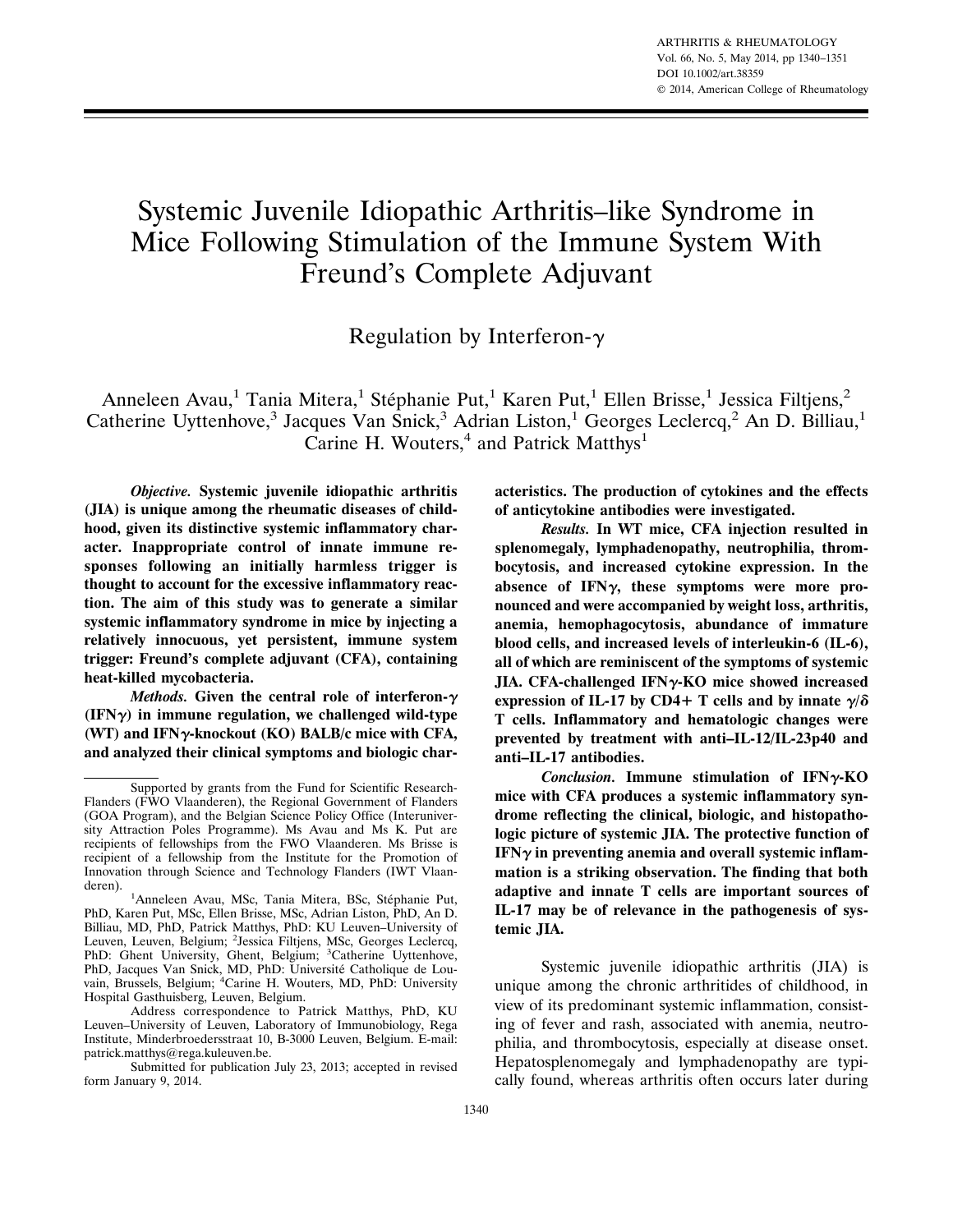the disease course (1–3). Quantification of cytokines and analyses of gene expression have provided evidence of a predominant role of the innate immune response in its pathogenesis; accordingly, experts consider the disease to be autoinflammatory (2,4). Patients are at risk of developing a macrophage activation syndrome (MAS), a life-threatening complication of childhood inflammatory diseases (5,6), which is characterized by the phagocytosis of blood cells (hemophagocytosis). MAS is classified as a subtype of hemophagocytic lymphohistiocytosis (HLH), a group of histiocyte disorders some of which are caused by defects in genes that control the cytotoxic machinery, resulting in defective cytotoxic lymphocyte activity and sustained immune activation (7,8).

Systemic JIA is thought to be caused by an excessive inflammatory immune reaction to a generally harmless trigger in predisposed children. According to this hypothesis, a defective down-regulation of an initially normal inflammatory response, which may have been triggered by infections, underlies the disease symptoms (2).

In the present study, we tested whether Freund's complete adjuvant (CFA) can elicit a systemic JIA–like syndrome in BALB/c mice. This adjuvant contains heatkilled mycobacteria and represents a relatively innocent, yet persistent, trigger of innate as well as adaptive immunity (9). Interferon- $\gamma$  (IFN $\gamma$ )–knockout (KO) mice were included in the study, given the key role of this cytokine in (down)regulating disease symptoms in animal models of autoimmune diseases that rely on the use of CFA in the induction procedure (10,11). We demonstrated that the syndrome developing in CFA-challenged BALB/c mice resembled systemic JIA. While wild-type (WT) mice showed several characteristics of the human disease, IFN $\gamma$ -KO mice developed more extensive symptoms, with additional features such as anemia, increased numbers of immature blood cells, and increased serum levels of interleukin-6 (IL-6). Furthermore, these mice had defective natural killer (NK) cell cytotoxicity and increased production of IL-17 by  $CD4+T$  cells as well as innate  $\gamma/\delta$  T cells. Early treatment with anti-IL-12/IL-23p40 or anti–IL-17 antibodies prohibited the symptoms in CFA-challenged IFN $\gamma$ -KO mice, highlighting the important proinflammatory role of IL-17 in the syndrome. The possible value and limitations of this experimental system as a model for the study of systemic JIA are discussed.

### **MATERIALS AND METHODS**

**Mice and experimental design.** The generation and characterization of IFN $\gamma$ -KO mice on the BALB/c background has previously been described  $(12)$ . IFN $\gamma$ -KO and WT mice were bred under specific pathogen–free conditions in the Experimental Animal Centre of Leuven University. Mice ages 6–9 weeks were used and were age- and sex-matched for grouping within each experiment. Experiments were approved by the Ethics Committee of the university.

CFA (Difco) with added heat-killed *Mycobacterium butyricum* (1.5 mg/ml) was emulsified in an equal volume of phosphate buffered saline. A total of 100  $\mu$ l of the emulsion was injected subcutaneously at the base of the tail of each mouse. The mice were weighed and examined visually. Arthritis scores were recorded as described elsewhere (10). Mice were euthanized on the day on which overt signs of inflammation occurred, between 11 and 39 days after CFA injection. Age-matched noninjected WT and IFNy-KO mice were included as controls. Pale ears, used as a clinical indicator of anemia, were found to correspond to a red blood cell (RBC) count that was  $\langle 4.9 \times 10^6 \rangle \mu$  (2 SD of the mean in the noninjected IFN $\nu$ -KO mice).

**Peripheral blood analysis.** Blood samples obtained by heart puncture were treated with 3.8% trisodium citrate buffer (Sigma-Aldrich). A complete blood cell analysis was performed with a Cell-Dyn 3700 apparatus (Abbott Diagnostics).

**Histologic, cytospin, flow cytometric, and cell sorter analyses.** For histologic analysis, tissues were fixed in 4% paraformaldehyde and embedded in paraffin. Mouse limbs were decalcified with formic acid. Sections were stained with hematoxylin and eosin (H&E).

For cytospin preparations, single-cell suspensions were spun on a glass slide and then stained with H&E.

For flow cytometry and fluorescence-activated cell sorting, cell suspensions were incubated with anti-CD16/anti-CD32 (Miltenyi Biotec) and stained with the following monoclonal antibodies: fluorescein isothiocyanate-labeled CD71, CD34, CD27, Gr-1, CD3, CD8, and CD25; phycoerythrin (PE)–labeled CD122, CD19, F4/80,  $\gamma/\delta$  T cell receptor (TCR), and CD4; allophycocyanin-labeled Ter-119, DX5, CD11b, CD4, and FoxP3; and PE–Cy5–labeled CD3 (all from eBioscience). Flow cytometric analysis was performed with a FACSCalibur flow cytometer using CellQuest software (BD Biosciences). Propidium iodide (PI) was used to exclude dead cells. Cell sorting was performed on a FACSAria III instrument, as follows: in the spleen, neutrophils  $(Gr1+CD11b+$ PI-), macrophages (F4/80+CD11b+PI-), NKT cells (DX5+  $CD122+CD3+PI-$ ), NK cells  $(DX5+CD122+CD3-PI-)$ , and  $\gamma/\delta$  T cells (CD3+ $\gamma/\delta$ TCR+CD4–PI–), and in the lymph nodes, B cells (CD19+PI-), CD4+ T cells (CD4+PI-), and  $CD8+T$  cells  $(CD8+PI-)$ . NK and NKT cells from splenocytes were first enriched by using DX5 magnetic beads (Miltenyi Biotec). Besides cell sorting,  $\gamma/\delta$  T cells were also enriched using a  $TCR\gamma/\delta+T$  cell isolation kit (Miltenyi Biotec).

**Cell-mediated cytotoxicity assay.** A  $<sup>51</sup>Cr$ -release assay</sup> was performed as described previously (13). Target cells were the RMA, RMA-S, RMA-Rae, and YAC-1 cell lines. Effector cells were NK cells enriched from splenocytes by the use of magnetic beads coated with DX5 monoclonal antibody.

**Enzyme-linked immunosorbent assay (ELISA).** The levels of IL-1 $\beta$ , IL-2, IL-4, IL-5, IL-6, IL-17, and tumor necrosis factor  $\alpha$  (TNF $\alpha$ ) (all from R&D Systems), IL-13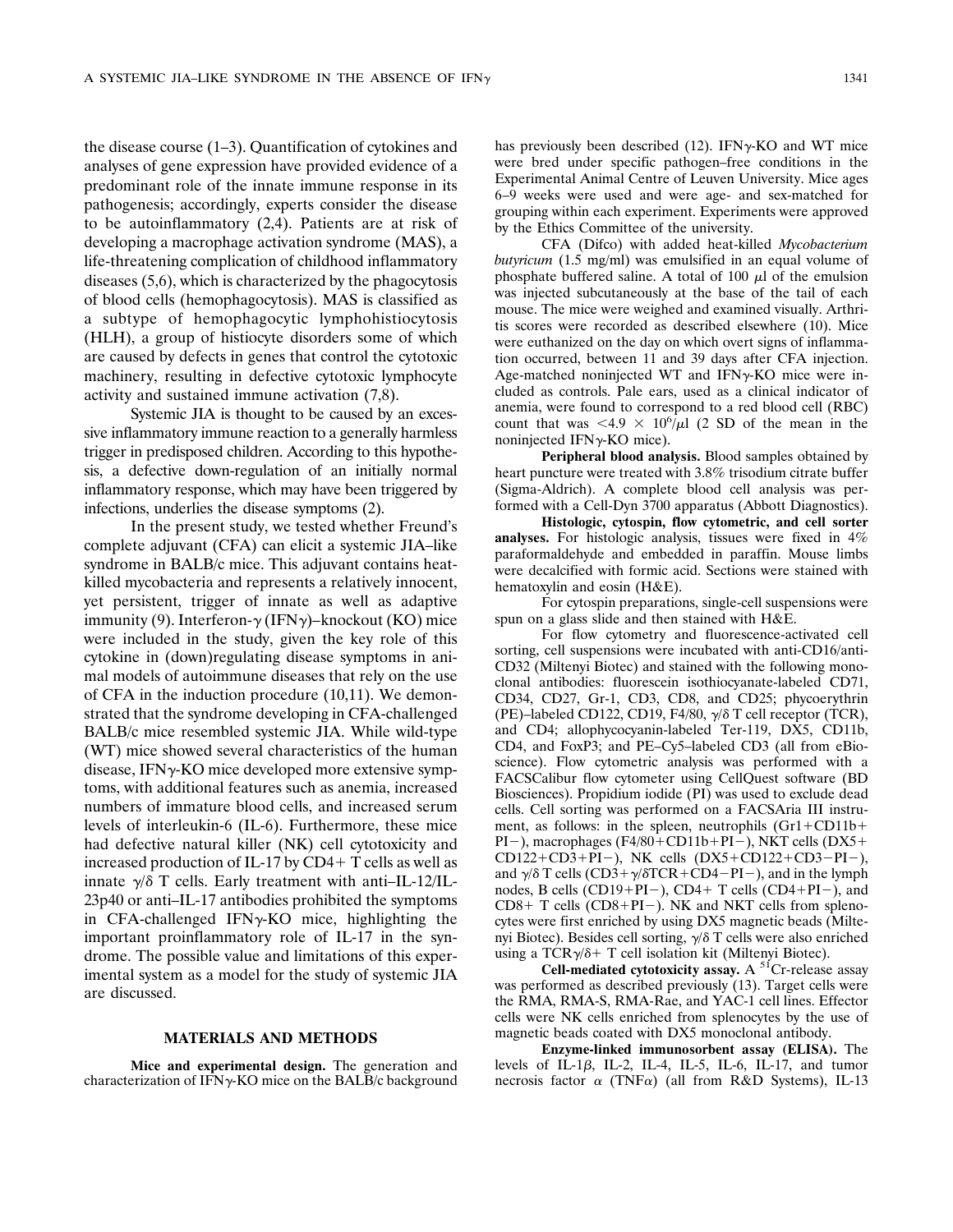

**Figure 1.** Weight loss, lymphadenopathy, splenomegaly, and arthritis in interferon- $\gamma$  (IFN $\gamma$ )–knockout (KO) mice challenged with Freund's complete adjuvant (CFA). Wild-type (WT) mice and IFN<sub>7</sub>-KO mice were either not immunized (NI) or were immunized with CFA on day 0, and symptoms of systemic inflammation and arthritis were monitored and scored over the next 6 weeks. **A,** Mean percentage change in body weight in noninjected and CFA-injected mice. Results are from a representative experiment of 5 experiments performed. Values are the mean  $\pm$  SEM. **B** and **C,** Weights of inguinal lymph nodes (**B**) and spleens (**C**) on days 18–35 postinjection, expressed as a percentage of total body weight. Each symbol represents an individual mouse; horizontal lines show the median results from 2 (**B**) or 4 (**C**) independent experiments. Data are representative of  $>4$  experiments.  $*** = P < 0.001$  by Mann-Whitney U test. **D**, Photographs of the front paw (top) and hind paw (bottom) of a CFA-challenged IFN-KO mouse obtained on day 20, showing redness and swelling of the toes (**arrows**). Representative photomicrographs of hematoxylin and eosin–stained sections of the ankle joint of a CFA-challenged IFN-KO mouse obtained on day 20 postinjection are also shown. Note the synovial hyperplasia and infiltration of mononuclear and polymorphonuclear cells. **S** = synovium; **B** = bone. Regions indicated by the top and bottom **arrows**, respectively, are shown at higher magnification at the bottom, demonstrating pannus formation penetrating into bone (left) and heavily infiltrated synovium (right).

(eBioscience), and IL-18 (MBL) were determined using ELISA kits according to the manufacturers' instructions.

**Anti-CD3 stimulation of lymph node cells.** Single-cell suspensions of draining lymph nodes were cultured  $(1 \times$ 106 /ml) in RPMI 1640 with L-glutamine (Lonza), supplemented with 10% fetal calf serum, penicillin (100 units/ml; Continental Pharma), streptomycin (100  $\mu$ g/ml; Continental Pharma), and 50  $\mu$ *M* 2-mercaptoethanol (Fluka). Cells were stimulated with anti-CD3/CD28 beads (10  $\mu$ l/ml; Invitrogen) for 72 hours at 37°C in an atmosphere of 5%  $CO<sub>2</sub>$ .

**Antibody treatment.** Monoclonal antibodies against the p40 chain of IL-12/IL-23 were obtained from hybridoma C17.8 (kindly provided by Dr. G. Trinchieri, National Cancer Institute, Frederick, MD). An isotype control antibody was obtained as described elsewhere (14). Monoclonal anti–IL-17A antibody MM17F3 (IgG1 $\kappa$ ) was derived as described previously (15). Starting on day  $-1$ , mice were treated intraperitoneally with either 200  $\mu$ g of anti-p40 antibodies once a week, 200  $\mu$ g of anti-IL-17 antibodies twice a week, or 300  $\mu$ g of isotype control antibodies once a week.

**Detection of cytokine production by quantitative polymerase chain reaction (qPCR).** Total RNA was extracted using a PureLink RNA Mini kit (Invitrogen) or an RNeasy Micro kit (purified cells, Qiagen). Complementary DNA was obtained using Superscript II reverse transcriptase and random primers (Invitrogen). Real-time PCR was performed using a TaqMan gene expression assay (Applied Biosystems). Expression levels of IL-1 $\beta$  (assay ID Mm00434228 m1), IL-6 (Mm00446190\_m1), IL-10 (Mm00439614\_m1), IL-17A  $(Mm00439618\ m1), IL-18$   $(Mm00434225\ m1), IFN\gamma$ (Mm01168134 m1), and TNF $\alpha$  (Mm00443260 g1) were normalized to the expression of GAPDH RNA (Mm99999915\_g1). Relative gene expression was assessed using the  $2^{-\Delta}C_1$ method.

**Statistical analysis.** Data were analyzed by the nonparametric Mann-Whitney U test. When 3 or more groups were compared, the nonparametric Kruskal-Wallis test was used, followed by Dunn's multiple comparison test. GraphPad Prism software version 5.00 was used.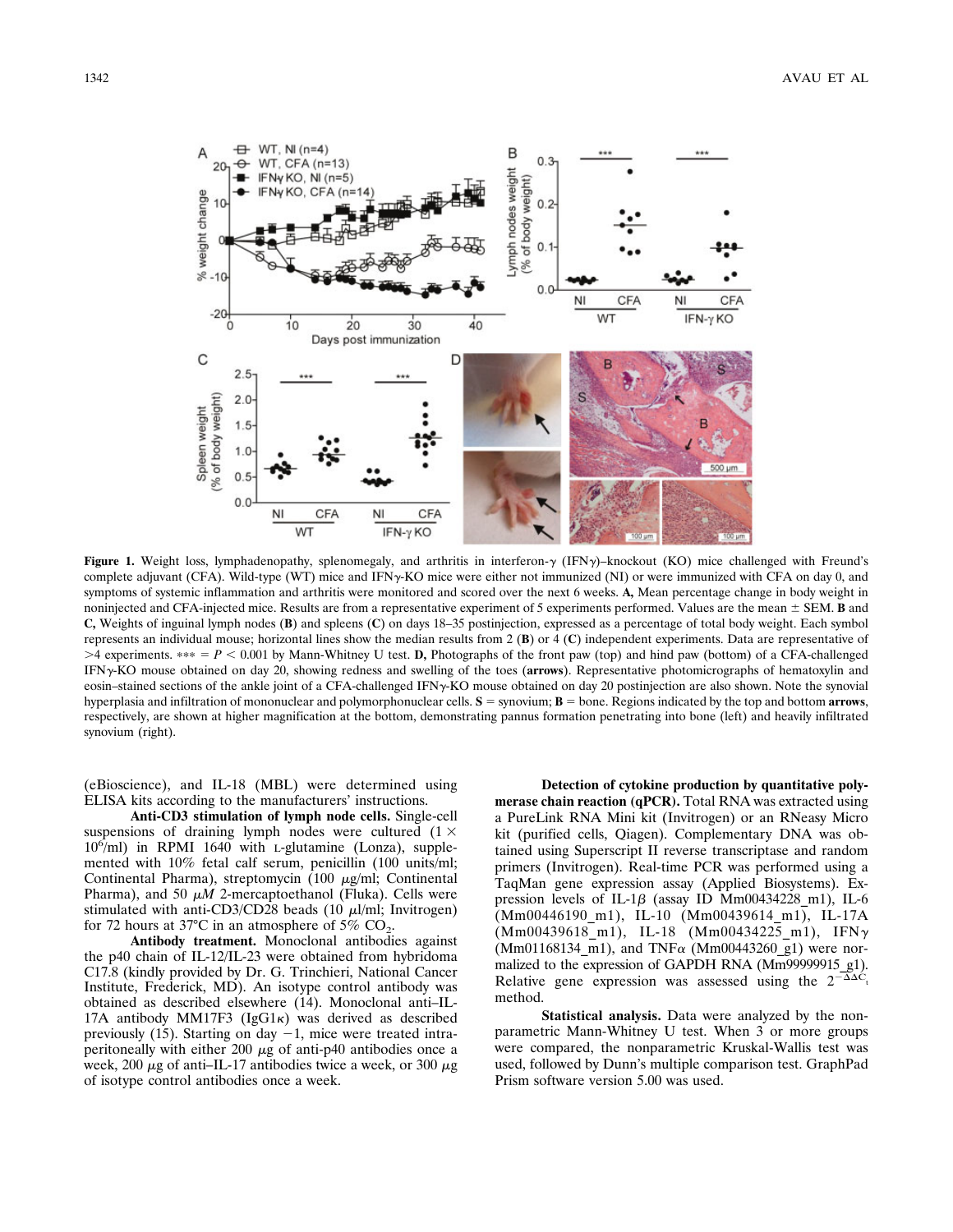# **RESULTS**

**CFA-induced systemic illness accompanied by mild arthritis in IFN-KO mice.** BALB/c WT mice and their corresponding  $IFN\gamma-KO$  mice received a single injection of CFA. During the following 6 weeks, mice developed weight loss, which was more chronic in the  $CFA$ -treated IFN $\gamma$ -KO mice (Figure 1A). Lymphadenopathy (Figure 1B) and splenomegaly (Figure 1C) were detected both in WT mice and in  $IFN\gamma-KO$  mice.  $CFA$ -injected IFN $\gamma$ -KO mice, but not their WT counterparts, occasionally showed skin rashes (data not shown). Histologic analysis of the spleen revealed effacement of the normal tissue architecture, with extensive hematopoiesis and myelopoiesis in both subgroups after CFA challenge. Examination of the liver, heart, kidneys, colon, and brain did not reveal any abnormalities (data not shown).

Redness and swelling of the joints in forelimbs and hind limbs were detected predominantly in the IFN $\gamma$ -KO mice (Figure 1D). The incidence of arthritis was 6% in WT mice (n = 35) versus 44% in IFN $\gamma$ -KO mice  $(n = 41)$ . Of note, the incidence varied between experiments, although the difference between groups was consistent. In addition, mice were often euthanized for other purposes before the full development of symptoms. The values given above refer to 4 experiments in which mice were monitored for a long period of time. The mean  $\pm$  SEM arthritis score was 0.06  $\pm$  0.04 in WT mice and  $1.3 \pm 0.3$  in IFN $\gamma$ -KO mice. Figure 1D also shows representative images of histologic sections of the inflamed joints of  $IFN\gamma$ -KO mice, illustrating hyperplasia of the synovial tissue, infiltration of the synovium with mononuclear and polymorphonuclear cells, and pannus formation, with cartilage and bone destruction. Although morphologically similar to classic collageninduced arthritis in DBA/1 mice (a model of rheumatoid arthritis), CFA-induced arthritis in  $IFN\gamma-KO$  BALB/c mice was much less severe, both in terms of its incidence and the scores (10).

**Development of thrombocytosis, neutrophilia, and lymphopenia in CFA-challenged WT and IFN-KO mice, with anemia in a proportion of the IFN-KO mice.** We documented the hematologic features of the systemic inflammation. In WT mice, thrombocytosis and neutrophilia developed, starting 2 weeks after CFA injection and lasted throughout the 6-week observation period, with a peak at 3 weeks (Figure 2A). IFN $\gamma$ -KO mice had a more pronounced increase in the numbers of platelets and neutrophils (0.8-fold and 3.8-fold, respectively) than did the WT mice (0.3-fold and 1.9-fold,



**Figure 2.** Thrombocytosis, granulocytosis, and anemia in CFAchallenged IFN<sub>Y</sub>-KO mice. A, Platelet counts and neutrophil counts in blood samples taken at the indicated times following CFA injection in WT and IFN $\gamma$ -KO mice. **B**, Photographs of the ears of a CFA-injected IFN $\gamma$ -KO mouse and a noninjected IFN $\gamma$ -KO mouse on day 21 postinjection. Anemia, as indicated by paleness of the ear skin and a lack of visible blood vessels, was observed in  $\sim$ 20% of CFA-challenged IFN $\gamma$ -KO mice. **C** and **D**, Red blood cell counts (**C**) and lymphocyte counts (**D**) in blood samples from noninjected and CFA-injected IFN $\gamma$ -KO mice without and with clinically visible anemia. **E**, Weights of spleens on days 11–28 postinjection (when overt signs of inflammation were observed), expressed as a percentage of total body weight. Results are from 12 independent experiments using samples from age-matched mice. In **A**, **C**, **D**, and **E**, each symbol represents an individual mouse; horizontal lines show the median.  $* = P < 0.05$ ;  $** = P < 0.01$ ;  $*** = P < 0.001$  by Kruskal-Wallis test with Dunn's multiple comparison test. See Figure 1 for definitions.

respectively) (day 0 versus days 21–30). Six of 30 IFN $\gamma$ -KO mice (20%) also developed clinical anemia, as evidenced by pallor and a faded capillary pattern in the ears; Figure 2B shows a representative photograph. The clinically anemic mice displayed a significant reduction in the RBC numbers (Figure 2C) and the hematocrit and hemoglobin levels (data not shown).

The lymphocyte numbers were significantly reduced in CFA-injected WT mice (data not shown) and IFN $\gamma$ -KO mice, whether anemic or not (Figure 2D). Hematologic derangement was also evident upon examination of the spleen, which in mice, is important for extramedullary myelopoiesis under pathologic conditions. Flow cytometric analysis of splenocytes demonstrated an increase in neutrophils and a decrease in lymphocytes, which was evident in the  $CD4+$  and  $CD8+$ T cell, B cell, and NK cell populations in both subgroups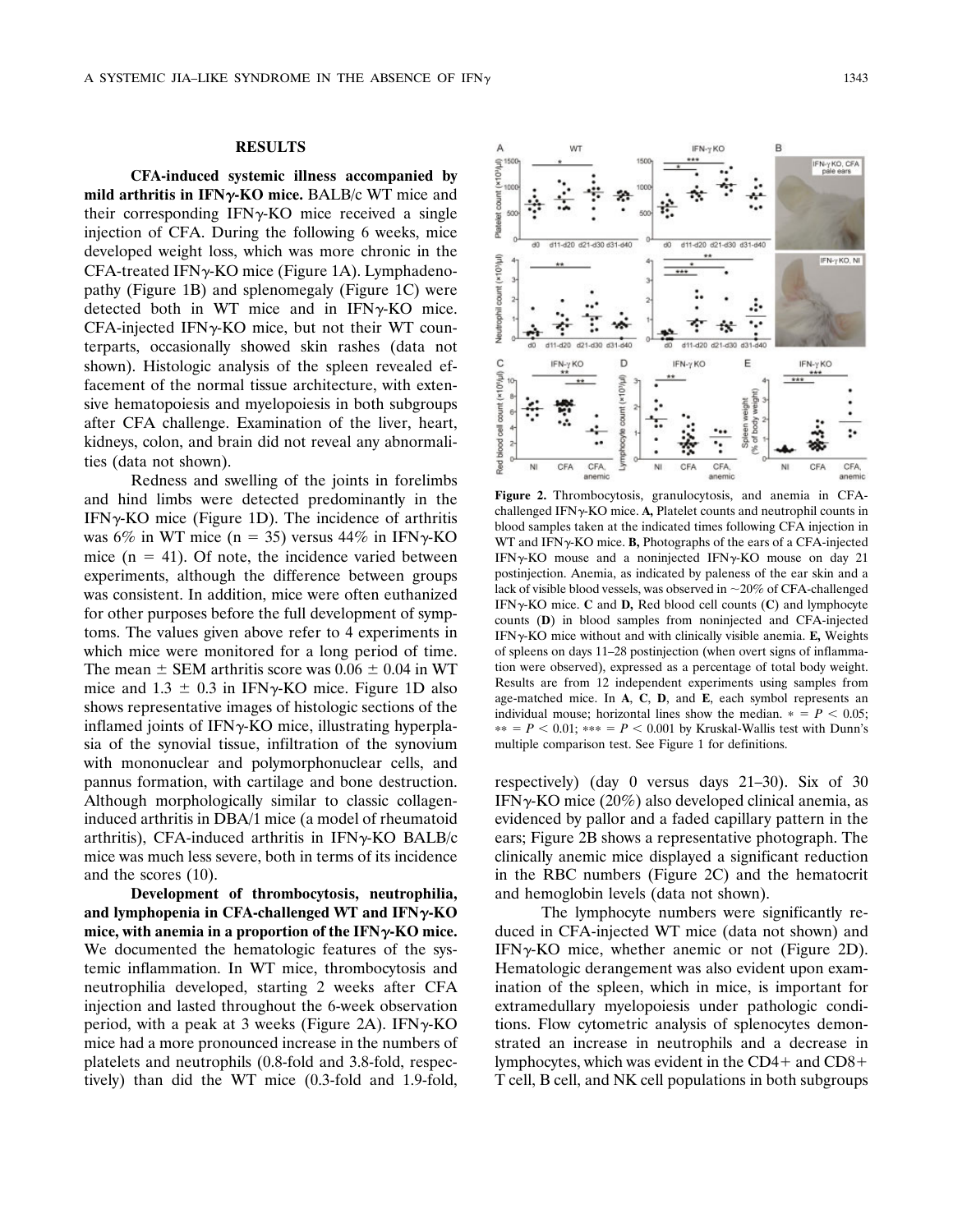

Figure 3. Immature blood cell profile and hemophagocytosis in CFA-challenged IFN<sub>Y</sub>-KO mice. A and B, Flow cytometric determination of immature (CD71+Ter-119+) red blood cells (RBCs) in blood samples obtained on day 26 postinjection from noninjected and CFA-injected WT mice and IFNy-KO mice without and with clinically visible anemia. Representative dot-plots for each group, with counts of double-positive cells expressed as the percentage of total cells (A), are shown, as well as CD71+ cells expressed as the percentage of total Ter-119+ blood cells (B). C, CD34 expression on splenocytes, expressed as the percentage of the total propidium iodide (PI)–negative cells. **D,** Percentages of immature neutrophils in relation to total cells in cytospin preparations of splenocytes in noninjected and CFA-injected WT and IFN-KO mice. Results in **B–D** are representative of the findings in individual samples taken on days 14 and 27 and obtained in 2 or 3 independent experiments. Each symbol represents an individual mouse; horizontal lines show the median.  $* = P < 0.05; ** = P < 0.01$  by Kruskal-Wallis test with Dunn's multiple comparison test (**B** and **C**) or by Mann-Whitney U test (**D**). **E,** Representative photomicrographs of hematoxylin and eosin (H&E)–stained cytospin preparations of spleen cells obtained on day 21 postinjection. Note the numerous immature neutrophils with donut-shaped nuclei in the IFN $\gamma$ -KO mouse. **F,** Representative photomicrographs of H&E-stained cytospin preparations of blood, spleen, liver, and bone marrow cells obtained on day 28 postinjection from a clinically anemic CFA-injected IFNy-KO mouse. Images show various lymphocytes and/or RBCs within phagocytes in the different samples. See Figure 1 for other definitions.

(data not shown). Furthermore, CFA-challenged  $IFN<sub>Y</sub>-KO$  anemic mice had grossly enlarged spleens (Figure 2E). The CFA-induced syndrome was associated with a clearly persistent hematologic pattern of inflammation, which was reminiscent of systemic JIA, especially when the clinical manifestations of inflammation and arthritis were taken into account.

**Association of systemic inflammation with a drastic increase in immature cell populations in CFAchallenged IFN-KO mice.** To verify whether anemia in  $CFA$ -injected IFN $\gamma$ -KO mice was caused by decreased production of erythrocytes, flow cytometry was per-

formed on whole blood cells that had been stained for the erythroid-specific Ter-119 marker and the transferrin receptor (CD71), a marker of precursor cells. Representative staining patterns and a summary of all cell counts is shown in Figures 3A and B. CFA-treated WT mice had normal numbers of immature RBCs. However, in  $IFN<sub>Y</sub>$ KO mice, CFA induced a drastic increase in  $CD71+Ter-119+ (immature) RBCs$ , an effect that was more pronounced in anemic animals. These data indicate that anemia in  $IFN\gamma-KO$  mice is not caused by decreased erythropoiesis, but most likely reflects a high turnover of RBCs.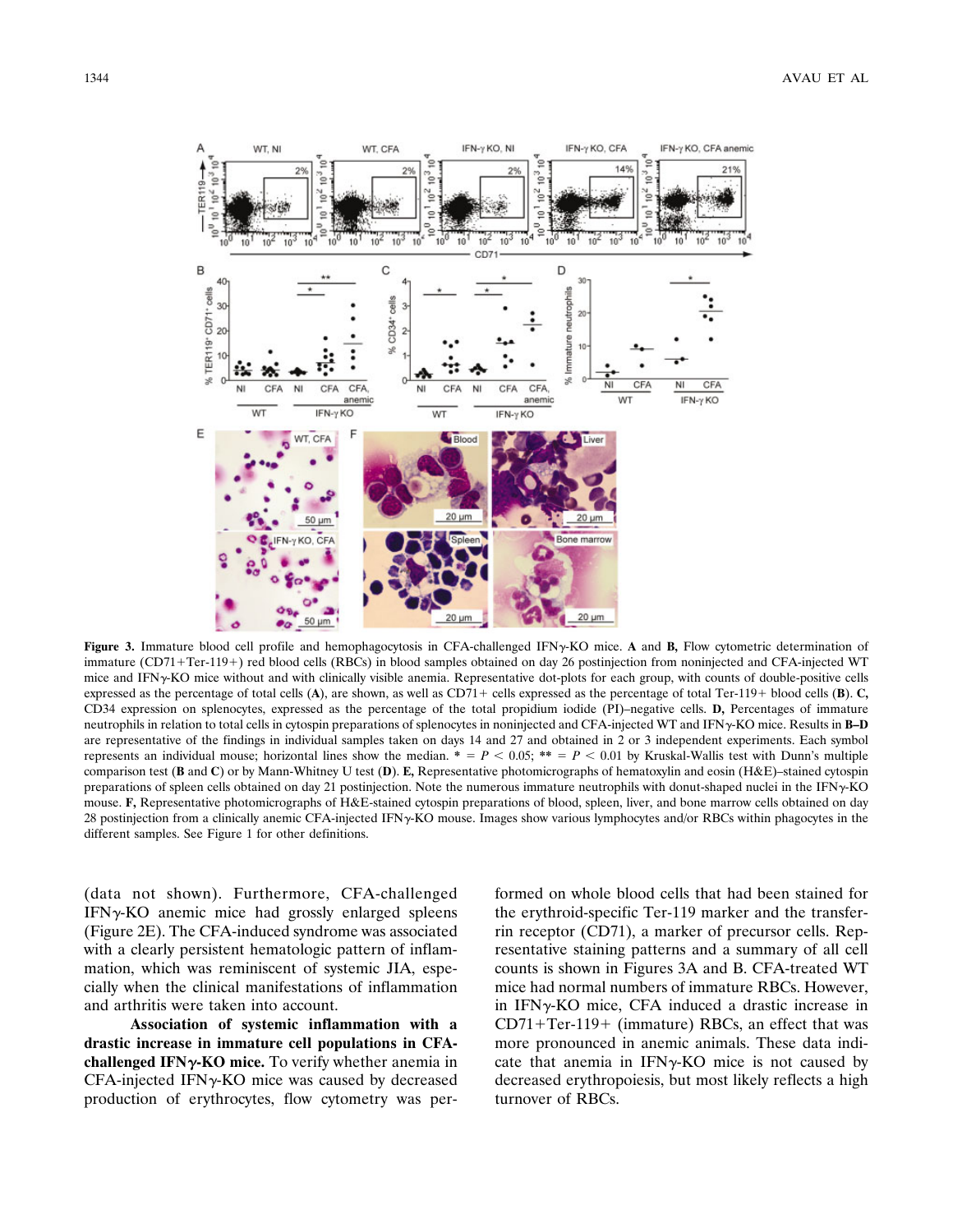The proportion of hematopoietic progenitor cells, as evidenced by CD34 staining, was also found to be increased in CFA-injected IFN $\gamma$ -KO mice and less so in WT mice (Figure 3C). Cytospin samples of splenocytes showed increased numbers of immature neutrophils with a typical ring-shaped nucleus. Again, this was more evident in CFA-challenged IFN $\gamma$ -KO mice than in the corresponding WT mice (Figures 3D and E). The presentation of erythropoiesis and myelopoiesis is consistent with reported observations in systemic JIA patients, where an erythropoiesis gene expression signature (16) and peripheral expansion of CD34 myelomonocytoid precursors serve as markers of disease activity (17).

Besides increased immature neutrophil counts, cytospin preparations of blood, spleen, liver, and bone marrow cells from CFA-injected IFN $\gamma$ -KO mice revealed an increased number of macrophages containing ingested erythrocytes, mononuclear leukocytes, and polymorphonuclear leukocytes. Hemophagocytes were particularly observed in anemic mice (Figure 3F). Hemophagocytosis represents excessive activation of macrophages and is a feature that is typical of systemic JIA complicated by MAS (5,18). In addition, up to 50% of patients with systemic JIA—without MAS—have evidence of hemophagocytosis in bone marrow aspirates  $(2,18)$ .

**Association of systemic disease with decreased NK cell cytotoxicity in CFA-challenged IFN-KO mice.** Systemic JIA patients, especially those with MAS, display a decreased capacity of NK cells to kill target cells (19,20). To measure the cytotoxicity of NK cells in  $CFA$ -challenged mice, we enriched  $DX5+$  splenocytes and tested their killing capacity with a  ${}^{51}Cr$ -release assay on 3 NK cell–sensitive cell lines (RMA-S, RMA-Rae, and YAC-1) compared to a NK cell–insensitive control cell line (RMA). The killing capacity of IFN $\gamma$ -KO mice was significantly lower than that of WT mice, both in noninjected and in CFA-injected animals (data available upon request from the corresponding author), which corresponds to the known phenotype of  $IFN<sub>\gamma</sub>-KO$  mice described by Dalton et al (21).

**IL-12/IL-23p40– and IL-17–mediated, CFAinduced disease symptoms.** We investigated the presence of inflammatory cytokines characteristic of systemic JIA, in particular, IL-1 $\beta$ , IL-6, IL-18, and TNF $\alpha$ , at the mRNA level in blood and lymph node cells and at the protein level in serum. In blood cells, there was a trend, although not significant, toward increased levels of IL-1 $\beta$  and IL-6 in both CFA-challenged WT and IFN $\gamma$ -KO mice and a significant increase in IL-18 in WT mice relative to the findings in nonchallenged WT mice

(Figure 4A). Lymph node cells showed a significant increase in IL-1 $\beta$  and IL-18 levels in both subgroups (Figure 4B). While serum levels of IL-1 $\beta$ , IL-18, and TNF $\alpha$  were undetectable at several time points or were not up-regulated after CFA challenge (data not shown), IL-6 levels were dramatically increased, especially in  $CFA$ -challenged IFN $\gamma$ -KO mice (Figure 4C). Since IL-10 has proven to be important in protecting against hemophagocytosis (22), mRNA expression was also determined in blood and lymph node cells. A comparable increase in IL-10 mRNA expression was evident after CFA injection in both subgroups of mice (data not shown).

T helper cell profiles were analyzed by quantifying the levels of IL-2, IL-4, IL-5, IL-13, and IL-17 in supernatants from lymph nodes cells that had been stimulated with anti-CD3/CD28 beads. IL-2, IL-4, IL-5 and IL-13 were either not detectable or were not up-regulated after CFA challenge (data not shown). Cells from CFA-challenged IFN $\gamma$ -KO mice produced dramatically more IL-17 than did those from noninjected mice (Figure 4D).

The more prominent production of IL-17 in  $CFA$ -challenged IFN $\gamma$ -KO mice suggested a causal role for this cytokine in the pathogenesis. Therefore, we tested anti–IL-17 antibodies as well as antibodies against p40, a subunit of IL-23, a cytokine important in the production of IL-17 (23). Pretreatment of IFN $\gamma$ -KO mice with anti-p40 antibodies completely prevented the symptoms: antibody-treated mice did not lose weight, in contrast to isotype control–treated mice (data not shown), nor did they develop arthritis, rash, or other overt signs of inflammation. At necropsy, splenomegaly and lymphadenopathy were absent. Treatment with anti–IL-17 antibody also counteracted weight loss, albeit to a lesser extent than did anti-p40, but nevertheless completely prevented splenomegaly (Figures 4E and F) as well as arthritis and rash (data not shown). Anti-p40 and anti–IL-17 antibody treatment further abolished the induction of neutrophilia, anemia, and thrombocytosis in CFA-challenged IFN $\gamma$ -KO mice (Figure 4G).

**Adaptive and innate immune cells as important** sources of IL-17 and IFN $\gamma$ . Given the apparent causal role of IL-17 in the syndrome and in an effort to unravel the mechanism of inflammation resulting from CFA injection, we investigated sources of IL-17. Besides Th17 cells,  $\gamma/\delta$  T cells are known to be potent IL-17–producing cells and were found to be the main source of IL-17 in mycobacterial infections (24). First, percentages and cell numbers of  $\gamma/\delta$  T cells, subdivided into a CD27+ IFN $\gamma$ -producing subset and a CD27– IL-17–producing subset (25), were analyzed in lymph nodes. Upon chal-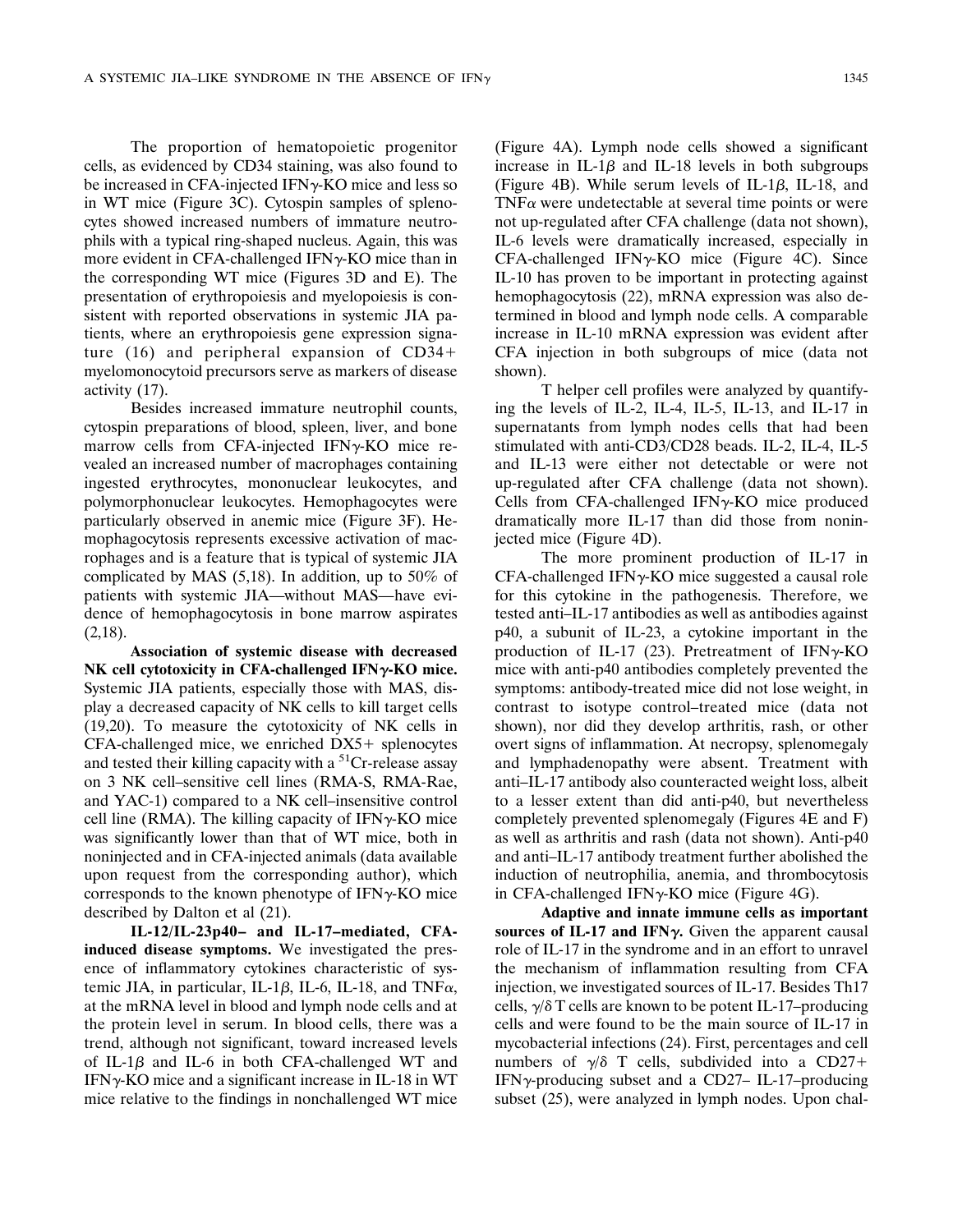

**Figure 4.** Cytokines in CFA-challenged mice and counteraction of the symptoms by treatment with anti-p40 and anti–IL-17 antibodies. **A** and **B,** Levels of mRNA for the cytokines IL-1 $\beta$ , IL-18, and tumor necrosis factor  $\alpha$  (TNF $\alpha$ ) in blood cells (**A**) and lymph node cells (**B**) obtained on days 25 and 35 postinjection from noninjected and CFA-injected WT and IFN $\gamma$ -KO mice. Results are from 2 independent experiments. ND = not detected. **C,** Serum IL-6 levels in age-matched mice obtained on days 19, 26, 32, and 39 postinjection. Horizontal line extending from the y-axis represents the limit of detection (8 pg/ml). Results are from 2 independent experiments of 4 experiments performed. **D,** IL-17 levels in supernatants of anti-CD3/CD28–stimulated lymph node cells obtained on day 25 postinjection and cultured for 72 hours. Results are from a single experiment of 3 experiments performed. **E–G**, Percentage change in body weight as compared with day  $-1$  (**E**), weight of spleens, expressed as a ratio of the total body weight ( $F$ ), and blood neutrophil, red blood cells (RBC), and platelet counts ( $G$ ), in noninjected IFN $\gamma$ -KO mice or in CFA-injected IFN $\gamma$ -KO mice given weekly intraperitoneal injections of anti-p40 antibodies (200  $\mu$ g per mouse) or twice-weekly intraperitoneal injections of anti–IL-17 antibodies (200  $\mu$ g per mouse) starting on day -1. Results are from a single experiment and were confirmed in a separate experiment. Values in **E** are the mean  $\pm$  SEM. In **A**, **B**, **C**, **D**, **F**, and **G**, each symbol represents an individual mouse; horizontal lines show the median.  $* = P$  $0.05$ ;  $** = P < 0.01$ ;  $*** = P < 0.001$  by Mann-Whitney U test (A–D) or by Kruskal-Wallis test with Dunn's multiple comparison test (**F** and **G**). See Figure 1 for other definitions.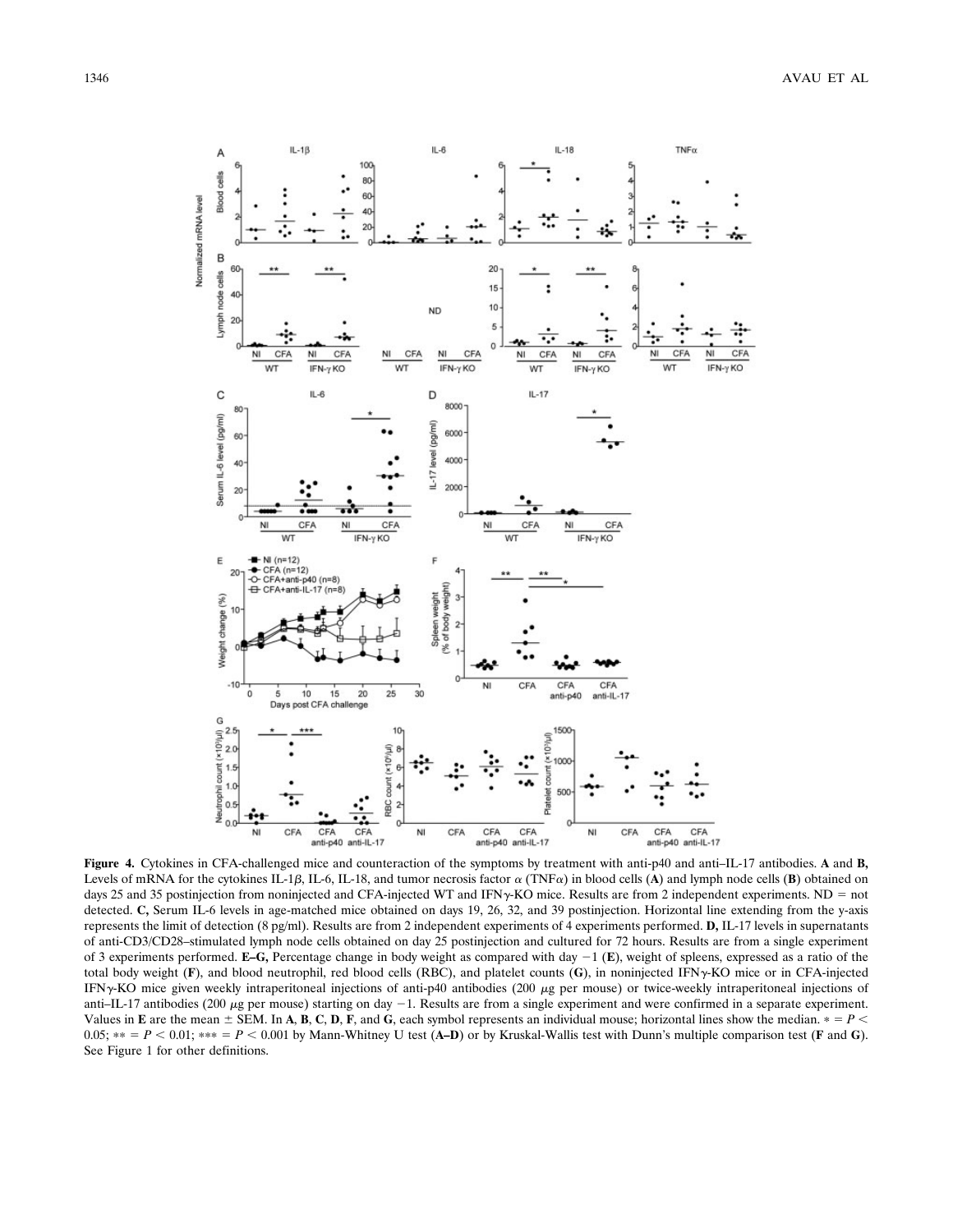

**Figure 5.** Adaptive CD4+ T cells and innate  $\gamma/\delta$  T cells as major sources of interleukin-17 (IL-17). A, Percentages of  $\gamma/\delta$  T cell receptor  $(\gamma/\delta)$ TCR)–positive cells,  $\gamma/\delta$  TCR+CD27+, and  $\gamma/\delta$  TCR+CD27– cells relative to CD3+ propidium iodide (PI)–negative cells (top), as well as the absolute numbers of these cells (bottom) as determined by flow cytometry of lymph node cells from noninjected and CFA-injected WT and IFN-KO mice. Results are from a single experiment of 2 experiments performed. **B,** Expression of mRNA for IL-17 in purified CD4 T cells and  $\gamma/\delta$  T cells from noninjected and CFA-injected WT and IFN $\gamma$ -KO mice. Values are the median and interquartile range of 6 mice per group for the CD4+ cells (results of 2 independent experiments) and 3 mice per group for the  $\sqrt{\delta}$  T cells (results of 1 experiment; confirmed by enrichment of  $\gamma/8$  T cells from the spleen with magnetic beads, experiment 2). C, Absolute numbers of Treg cells (defined as FoxP3+CD4+CD25+) as determined by flow cytometry of lymph node cells from noninjected and CFA-injected WT and IFN-KO mice. In **A** and **C**, each symbol represents an individual mouse; horizontal lines show the median.  $* = P < 0.05$  by Mann-Whitney U test. See Figure 1 for other definitions.

lenge with CFA,  $\gamma/\delta$  T cells were increased in both WT and IFN $\gamma$ -KO mice, and the increase was more pronounced in the  $CD27-$  subpopulation (Figure 5A). Second, we purified neutrophils, macrophages, NKT cells, NK cells, B cells,  $CD4+T$  cells,  $CD8+T$  cells, and  $\gamma/\delta$  T cells from CFA-challenged WT and IFN $\gamma$ -KO mice and analyzed their IL-17 mRNA levels. IL-17 expression was detected in 2 cell populations,  $CD4+T$ cells and  $\gamma/\delta$  T cells (Figure 5B), and was more pronounced in the mice without IFN $\gamma$ . Other cell populations were negative for IL-17 expression (data not shown). Thus, both innate and adaptive responses seem to be important in CFA-induced inflammatory disease.

To further analyze the regulatory role of IFN $\gamma$  in

CFA-challenged WT mice, we investigated the main sources of this cytokine in the purified cell populations of WT mice. Again, innate immune cells turned out to be important producers, as the highest expression of IFN $\gamma$  was detected in NK cells,  $\gamma/\delta$  T cells, and NKT cells (data not shown). Since we previously demonstrated a key role of IFN $\gamma$  in the stimulation of Treg cells in collagen-induced arthritis (26), we also determined the absolute numbers of Treg cells in WT and  $IFN\gamma$ -KO mice with or without CFA challenge. As can be seen in Figure 5C, CFA resulted in increased Treg cell numbers in both subgroups of mice, but the increase was more pronounced in WT mice (16.5-fold increase in WT mice versus 2.5-fold increase in  $IFN\gamma-KO$  mice).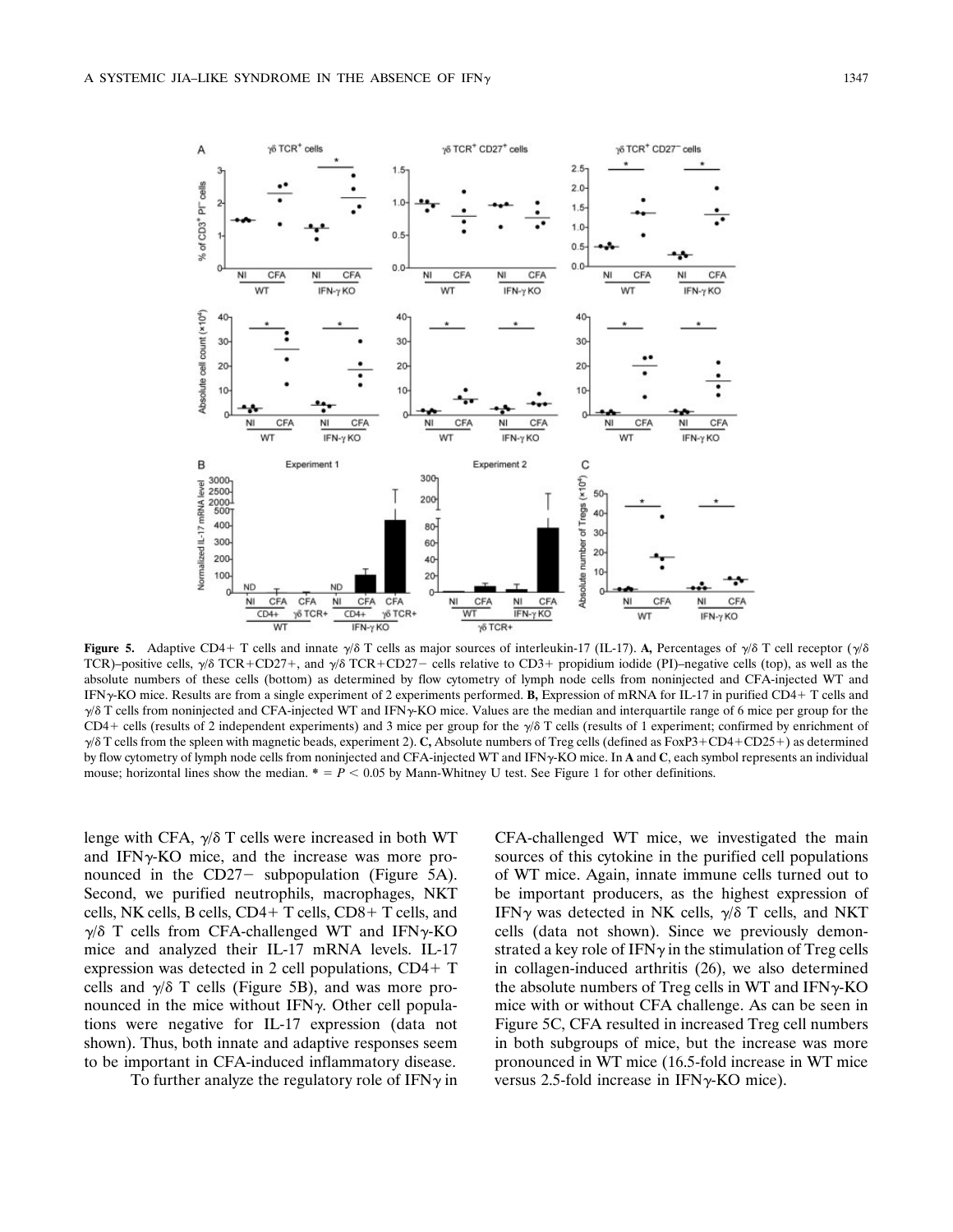CFAchallenged mice† WT IFN $\gamma$ KO Patients with systemic JIA, reference Clinical Fever  $1-3, 46, 47$ <br>Weight loss  $\pm$   $+$   $1-3, 46, 47$ Weight loss  $\pm$ <br>Arthritis  $\pm$ Arthritis  $\pm$   $+ \pm$  1–3, 46, 47<br>Skin rash  $+ \pm$  1–3, 46, 47 Skin rash ‡ 1–3, 46, 47 Splenomegaly Hepatomegaly  $-$  1–3, 46, 47<br>Lymphadenopathy  $+$   $+$  1–3, 46, 47 Lymphadenopathy Hematologic Neutrophilia 1–3, 48 Thrombocytosis  $+$   $+$   $1-3,4$ <br>Lymphopenia  $+$   $+$   $1-3,4$ Lymphopenia  $\pm$   $+$ <br>Anemia  $+$   $\pm$ Anemia  $+$   $\ddagger$  1, 3, 16, 37, 46, 48<br>Decreased hemoglobin  $+$   $\ddagger$  1 18, 37, 46 Decreased hemoglobin  $+$   $\ddagger$  1, 18, 37,46 Immature red blood cells  $+$   $2, 16, 17$ <br>Immature white blood cells  $+$   $+$   $2, 16, 17$ Immature white blood cells  $+$   $+$   $2, 16, 17$ Histopathologic Hemophagocytosis  $+$   $\ddagger$  1, 2, 18, 46 Immune/inflammatory<br>Increased IL-6  $\pm$  + 1–3, 16, 17, 37, 46, 48<br> $\pm$  + 2, 35 Increased IL-17/Th17  $\pm$  + 2, 35<br>Increased IL-1 $\beta$ , IL-18 + § 1-3, 20, 46, 48 Increased IL-1 $\beta$ , IL-18  $+$ §  $+$ § 1-3, 20, 46, 4<br>Impaired NK cell cytotoxicity -  $+$  1, 2, 19, 20 Impaired NK cell cytotoxicity  $-$ <br>Decreased NK cell numbers  $+$ Decreased NK cell numbers  $+$   $+$   $17, 20, 50$ 

**Table 1.** Comparison of findings in CFA-challenged BALB/c mice in the present study with those in systemic JIA patients described in the literature\*

\* BALB/c wild-type (WT) mice and interferon- $\gamma$  (IFN $\gamma$ )–knockout (KO) mice were challenged with a single injection of Freund's complete adjuvant (CFA) at the base of the tail. Clinical, biologic, pathologic, and mechanistic features were analyzed and recorded within 40 days following CFA injection.  $JIA =$  juvenile idiopathic arthritis; IL-6 = interleukin-6;  $NK$  = natural killer.

† Features were graded as follows:  $+$  = present,  $\pm$  = transient (weight) loss), rarely present (arthritis), or only slightly different from noninjected mice, and  $=$  absent.

‡ Present in subsets of mice.

§ Level of mRNA found in lymph node cells.

# **DISCUSSION**

In this study, we demonstrated that injection of CFA into WT BALB/c mice caused a systemic inflammatory reaction, the severity of which was greatly increased in  $IFN\gamma-KO$  mice, resulting in a syndrome reminiscent of systemic JIA in humans. Table 1 provides an overview of the typical systemic JIA symptoms and laboratory characteristics that were investigated in CFAchallenged mice. A number of symptoms, such as skin rash, increased numbers of immature RBCs and neutrophils, anemia, and hemophagocytosis, were found exclusively in the IFN $\gamma$ -KO mice. We conclude that this experimental system merits further investigation, as it might represent a useful study model in which to unravel the pathogenesis of human systemic JIA. Although some MAS/HLH-associated features were observed, the absence of increased levels of ferritin and liver enzymes (data not shown) indicates that our model does not represent a model for MAS/HLH.

The cause of systemic JIA is not understood; triggers of the disease are unknown, but infectious agents are suspected. Once initiated, a persistent or uncontrolled stimulation of innate immune responses is believed to be important in the pathogenesis (2–4). In our animal model, an emulsion of heat-killed mycobacteria in oil adjuvant (CFA) was chosen to mimic an infectious trigger and ongoing stimulation of the immune response. Killed mycobacteria contain ligands for Toll-like receptors (TLRs), such as peptidoglycans and CpG (9). In a recently described mouse model of MAS, chronic stimulation of TLRs by CpG injection in WT mice was demonstrated to be sufficient to provoke MAS-like symptoms (22). In our model, the mycobacterial component in CFA was found to be crucial, since Freund's incomplete adjuvant was not able to elicit symptoms in the mice (data not shown).

BALB/c mice were chosen because, in contrast to C57BL/6 mice, they are exquisitely susceptible to mycobacterial infection, due to insufficient Th1 immune activation (27). We postulate that the systemic inflammation in IFN $\gamma$ -KO BALB/c mice results from an uncontrolled immune response to a mycobacteriumcontaining adjuvant in a mouse strain that, by nature, has difficulties in mounting a potent Th1 response and, moreover, is deficient in IFN $\gamma$ . Interestingly, IFN $\gamma$ -KO BALB/c mice infected with *Mycobacterium bovis* (bacillus Calmette-Guérin) developed features similar to those observed in our CFA-challenged mice (28). The similarity in disease pathology obtained in  $IFN\gamma-KO$ mice challenged with either live or heat-killed mycobacteria points to a similar machinery of  $IFN<sub>\gamma</sub>$  to control inflammation regardless of the infectivity of the stimulus.

IFN $\gamma$  is a key cytokine in the up-regulation and induction of class I and class II major histocompatibility complex molecules on antigen-presenting cells (APCs) (ref. 26 and confirmed in this study [data not shown]). Therefore, defective clearance of APCs that have ingested microbial particles and, consequently, have prolonged the stimulation of the immune system may contribute to the development of the symptoms. Additionally, IFN $\gamma$  stimulates Treg cell development and exerts negative feedback control on proinflammatory cytokines (26). Herein, we showed that, upon CFA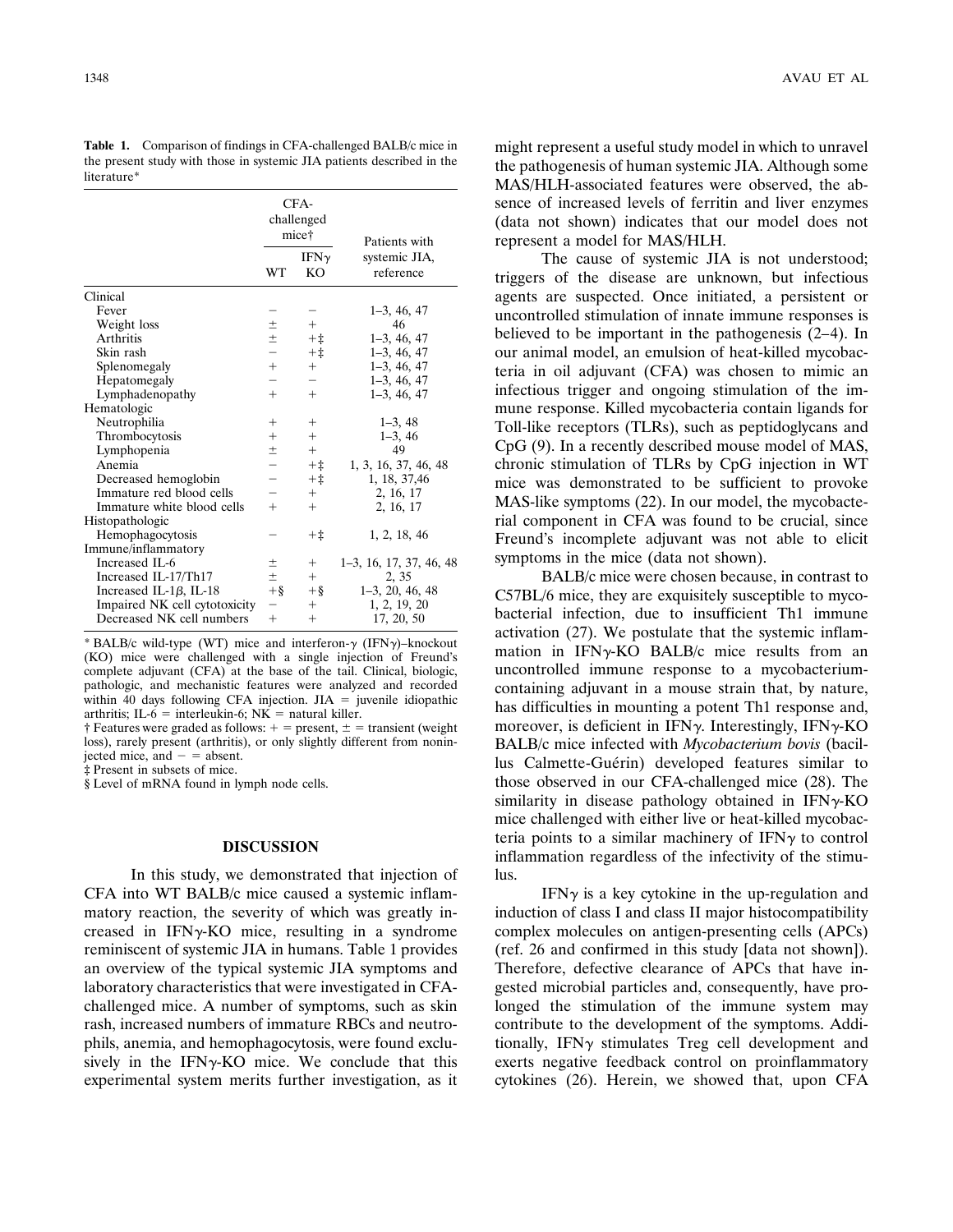injection, Treg cell numbers were significantly increased in WT mice and, to a lesser extent, in  $IFN<sub>\gamma</sub>-KO$  mice. Furthermore, we present evidence of increased mRNA expression of innate immune cytokines (i.e., IL-1 $\beta$ , IL-6, and IL-18) upon challenge with CFA in both mouse substrains, but at the protein level, only IL-6 was detectable in serum and was found to be significantly increased in the IFN $\gamma$ -KO mice.

Cytokine secretion in CD3-stimulated lymph node cells from CFA-challenged IFN $\gamma$ -KO mice was indicative of a T cell profile dominated mainly by IL-17–producing cells. The pathophysiologic relevance of this finding is evident from our observation that systemic inflammation in CFA-challenged IFN $\gamma$ -KO mice could be blocked by treatment with neutralizing antibodies against IL-17 or against IL-12/IL-23p40. Although p40 is a subunit of both IL-12 and IL-23, the effect of the p40 antibody is most likely due to its neutralizing capacity on IL-23 and, consequently, IL-17, since no differences in IL-12 expression were seen after CFA challenge (data not shown). Besides directly strengthening Th17 cell expansion and pathogenicity (23,26), IL-23 stimulates  $\gamma/\delta$  T cells to produce IL-17 and to amplify its production by Th17 cells in vivo (29). It was demonstrated that during mycobacterial infections,  $\gamma/\delta$  T cells are increased and are a major source of IL-17, representing a dominant innate response in these chronic infections (24,30). In our model,  $\gamma/\delta$  T cell numbers were significantly increased in lymphoid organs, mainly resulting from expansion of the IL-17 producing CD27 – subset. Comparison of mRNA levels in purified cell populations from CFA-injected  $IFN<sub>Y</sub>-KO$  mice pointed to an important contribution of innate  $\gamma/\delta$  T cells in IL-17 production. Th17 differentiation is strongly inhibited by IFN $\gamma$  (23,26). The dramatically increased expression of IL-17 by  $\gamma/\delta$  T cells in the absence of IFN $\gamma$  indicates that a similar inhibitory activity applies to  $\gamma/\delta$  T cells.

The observation of anemia and hemophagocytosis in the setting of  $IFN\gamma$  deficiency was unexpected in view of 2 reports emphasizing IFN $\gamma$  as a critical driver of these hematologic changes (31,32). Our data indicate that anemia and hemophagocytosis can occur in the absence of IFN $\gamma$ . The presence of anemia in our animal model may be caused by the abundance of proinflammatory cytokines, especially IL-6, which is known to block the iron supply to developing erythroid cells (33). CFA-challenged IFN $\gamma$ -KO mice showed elevated serum levels of IL-6 and an abundance of immature Ter- $119 + CD71 + RBCs$  and immature neutrophils. IFN $\gamma$  is a well-described inhibitor of erythropoiesis and myelopoiesis (32,33), and therefore, the increased immature RBCs and neutrophils may also be seen as a direct consequence of the absence of IFN $\gamma$ . The presence of hemophagocytosis in the absence of IFN $\gamma$  corresponds to a study by Milner et al (34), who described an  $IFN<sub>Y</sub>$ -independent pathway of hemophagocytosis and macrophage accumulation in mice exposed to sustained IL-4 stimulation.

The defect in NK cytotoxicity in the absence of  $IFN<sub>Y</sub>$  signaling is consistent with the original description of the phenotype of IFN $\gamma$ -KO mice (21). The defect may itself account for part of the symptoms of  $IFN\gamma$ -KO mice challenged with CFA. In fact, injection of CFA in NK cell–depleted WT mice only partially resulted in a systemic JIA syndrome (data not shown), which may be explained by the fact that, in addition to their cytotoxic function, NK cells are an important source of potentially harmful cytokines.

Each of these altered inflammatory pathways in  $CFA$ -stimulated IFN $\gamma$ -KO BALB/c mice corresponds to what is known about the pathologic pathways in patients with systemic JIA: 1) an important role of IL-17, as recently indicated by enrichment of both Th1 and Th17 subpopulations in the peripheral blood of systemic JIA patients (35); 2) elevated levels of IL-6 (36) assumed to be among the mechanisms underlying both increased erythropoiesis and anemia (37), and the presence of an erythropoiesis gene expression signature and peripheral expansion of  $CD34+$  myeloid precursor cells  $(16,17,38)$ ; 3) hemophagocytosis present in a substantial number of systemic JIA patients and considered to be a pathognomonic feature of systemic JIA–associated MAS and HLH (2,5,18); and 4) reduced NK cell cytotoxicity characteristically present in MAS and HLH, and more recently also demonstrated in systemic JIA (8,19,20). Thus, not only does the systemic inflammatory syndrome in CFA-challenged BALB/c mice resemble the clinical picture of systemic JIA, the underlying immune and inflammatory pathways, as far as they are established for systemic JIA, likewise show remarkable parallelisms with those in the mouse model.

Does this imply that the  $IFN\gamma$  pathways in systemic JIA patients are in some way defective? Mutations in the IFN $\gamma$  gene have not been described in systemic JIA, and increased IFN $\gamma$  levels have been detected in the plasma of systemic JIA patients. However, these plasma levels were found to be 5 times lower in patients with active systemic JIA than in those with active polyarticular JIA, which was unexpected in view of the high levels of IFN $\gamma$ -inducing IL-18 (39). Interestingly, de Jager et al (20) reported a defective production of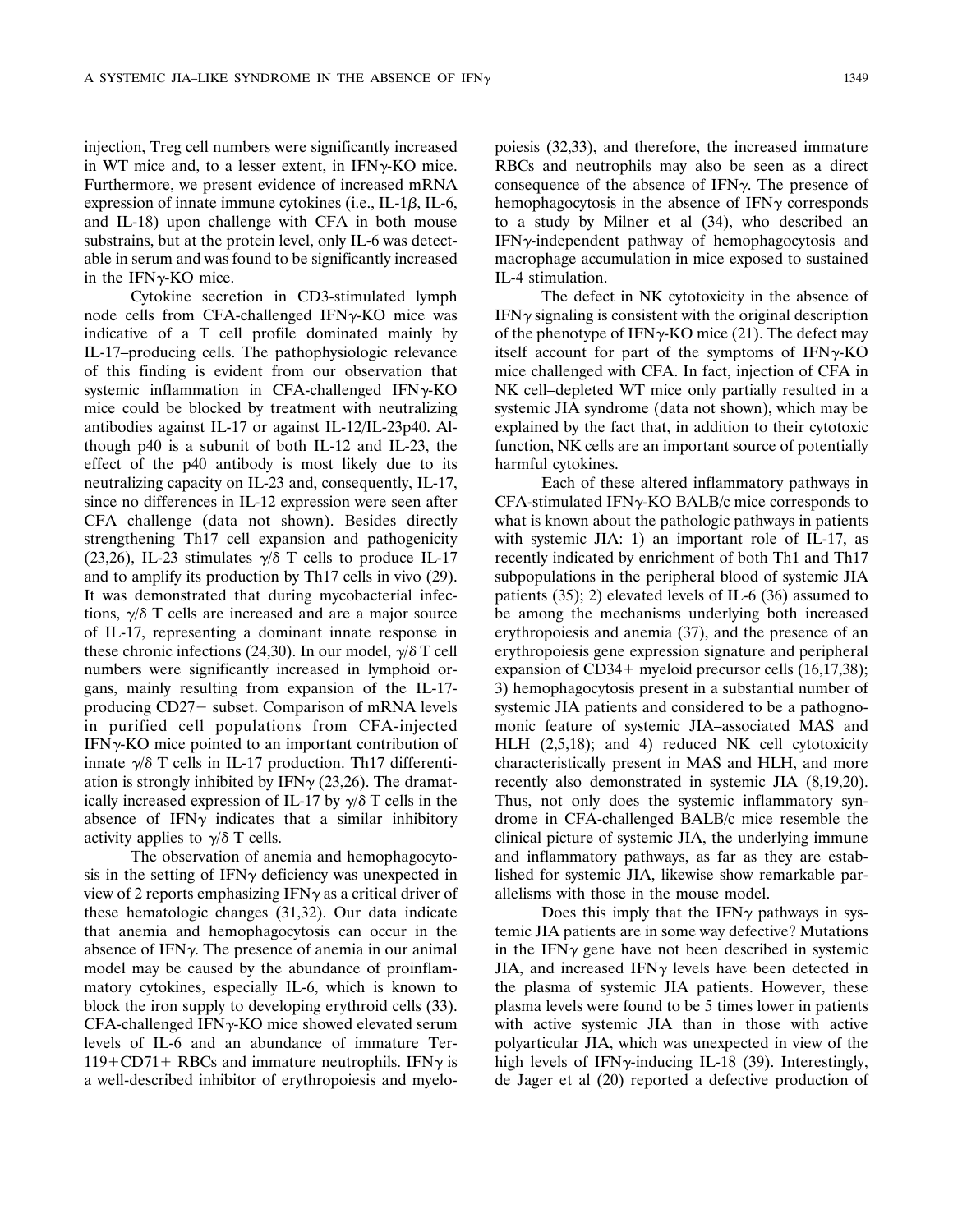IFN $\gamma$  by NK cells from systemic JIA patients upon stimulation with IL-18 (20), which is indicative of disturbed IFN $\gamma$  production. Consistent with these observations, 2 teams of investigators independently reported failure to detect up-regulation of IFN $\gamma$ -associated genes in freshly isolated peripheral blood mononuclear cells from patients with active systemic JIA (17,40,41). Our data fail to support a major proinflammatory role of  $IFN\gamma$  in the development of systemic JIA. The possibility that IFN $\gamma$  is somehow prevented from fully exerting its regulatory function remains open.

Although murine models of HLH syndromes point to IFN $\gamma$  as the dominant causative cytokine  $(42, 43)$  and the presence of IFN $\gamma$ -producing lymphocytes was demonstrated in liver biopsy tissues from patients with MAS (44), a direct proinflammatory role of IFN $\gamma$  in MAS was recently also questioned by Canna et al (45), since symptoms in the CpG mouse model of MAS were independent of IFN $\gamma$ , with the exception of anemia.

In conclusion, CFA induces a severe systemic inflammatory disease in  $IFN\gamma$ -deficient mice, which can be explained by loss of control over an IL-17–dominated innate and adaptive immune inflammatory response. The inflammatory condition seen in the  $IFN<sub>\gamma</sub>-KO$  mice is highly reminiscent of the clinical and immunologic features seen in systemic JIA. The model may be of help in the investigation of systemic inflammatory syndromes.

### **ACKNOWLEDGMENTS**

The authors thank Maarten Van Balen for help with preliminary experiments, Thomas Tousseyn for histologic analysis, and Alfons Billiau for critical revision of the manuscript.

#### **AUTHOR CONTRIBUTIONS**

All authors were involved in drafting the article or revising it critically for important intellectual content, and all authors approved the final version to be published. Dr. Matthys had full access to all of the data in the study and takes responsibility for the integrity of the data and the accuracy of the data analysis.

**Study conception and design.** Avau, S. Put, Filtjens, Uyttenhove, Van Snick, Liston, Leclercq, Billiau, Wouters, Matthys.

**Acquisition of data.** Avau, Mitera, S. Put, Brisse, Filtjens, Uyttenhove, Van Snick, Billiau, Wouters, Matthys.

**Analysis and interpretation of data.** Avau, Mitera, S. Put, K. Put, Brisse, Filtjens, Uyttenhove, Van Snick, Liston, Leclercq, Billiau, Wouters, Matthys.

## **REFERENCES**

1. Behrens EM, Beukelman T, Gallo L, Spangler J, Rosenkranz M, Arkachaisri T, et al. Evaluation of the presentation of systemic onset juvenile rheumatoid arthritis: data from the Pennsylvania

Systemic Onset Juvenile Arthritis Registry (PASOJAR). J Rheumatol 2008;35:343–8.

- 2. Mellins ED, Macaubas C, Grom AA. Pathogenesis of systemic juvenile idiopathic arthritis: some answers, more questions. Nat Rev Rheumatol 2011;7:416–26.
- 3. Woo P. Systemic juvenile idiopathic arthritis: diagnosis, management, and outcome. Nat Clin Pract Rheumatol 2006;2:28–34.
- 4. Prakken B, Albani S, Martini A. Juvenile idiopathic arthritis. Lancet 2011;377:2138–49.
- 5. Grom AA, Mellins ED. Macrophage activation syndrome: advances towards understanding pathogenesis. Curr Opin Rheumatol 2010;22:561–6.
- 6. Kelly A, Ramanan AV. Recognition and management of macrophage activation syndrome in juvenile arthritis. Curr Opin Rheumatol 2007;19:477–81.
- 7. Stepp SE, Dufourcq-Lagelouse R, Le Deist F, Bhawan S, Certain S, Mathew PA, et al. Perforin gene defects in familial hemophagocytic lymphohistiocytosis. Science 1999;286:1957–9.
- 8. Janka GE. Familial and acquired hemophagocytic lymphohistiocytosis. Annu Rev Med 2012;63:233–46.
- 9. Billiau A, Matthys P. Modes of action of Freund's adjuvants in experimental models of autoimmune diseases. J Leukoc Biol 2001;70:849–60.
- 10. Vermeire K, Heremans H, Vandeputte M, Huang S, Billiau A, Matthys P. Accelerated collagen-induced arthritis in IFN- $\gamma$  receptor-deficient mice. J Immunol 1997;158:5507–13.
- 11. Ferber IA, Brocke S, Taylor-Edwards C, Ridgway W, Dinisco C, Steinman L, et al. Mice with a disrupted IFN- $\gamma$  gene are susceptible to the induction of experimental autoimmune encephalomyelitis (EAE). J Immunol 1996;156:5–7.
- 12. Tagawa Y, Sekikawa K, Iwakura Y. Suppression of concanavalin A-induced hepatitis in IFN- $\gamma^{-/-}$  mice, but not in TNF- $\alpha^{-/-}$  mice: role for IFN- $\gamma$  in activating apoptosis of hepatocytes. J Immunol 1997;159:1418–28.
- 13. Van Beneden K, De Creus A, Stevenaert F, Debacker V, Plum J, Leclercq G. Expression of inhibitory receptors Ly49E and CD94/ NKG2 on fetal thymic and adult epidermal TCR  $V\gamma$ 3 lymphocytes. J Immunol 2002;168:3295–302.
- 14. Matthys P, Vermeire K, Mitera T, Heremans H, Huang S, Billiau A. Anti-IL-12 antibody prevents the development and progression of collagen-induced arthritis in IFN- $\gamma$  receptor-deficient mice. Eur J Immunol 1998;28:2143–51.
- 15. Uyttenhove C, Van Snick J. Development of an anti-IL-17A auto-vaccine that prevents experimental auto-immune encephalomyelitis. Eur J Immunol 2006;36:2868–74.
- 16. Hinze CH, Fall N, Thornton S, Mo JQ, Aronow BJ, Layh-Schmitt G, et al. Immature cell populations and an erythropoiesis geneexpression signature in systemic juvenile idiopathic arthritis: implications for pathogenesis. Arthritis Res Ther 2010;12:R123.
- 17. Fall N, Barnes M, Thornton S, Luyrink L, Olson J, Ilowite NT, et al. Gene expression profiling of peripheral blood from patients with untreated new-onset systemic juvenile idiopathic arthritis reveals molecular heterogeneity that may predict macrophage activation syndrome. Arthritis Rheum 2007;56:3793–804.
- 18. Behrens EM, Beukelman T, Paessler M, Cron RQ. Occult macrophage activation syndrome in patients with systemic juvenile idiopathic arthritis. J Rheumatol 2007;34:1133–8.
- 19. Villanueva J, Lee S, Giannini EH, Graham TB, Passo MH, Filipovich A, et al. Natural killer cell dysfunction is a distinguishing feature of systemic onset juvenile rheumatoid arthritis and macrophage activation syndrome. Arthritis Res Ther 2005;7:R30–7.
- 20. De Jager W, Vastert SJ, Beekman JM, Wulffraat NM, Kuis W, Coffer PJ, et al. Defective phosphorylation of interleukin-18 receptor  $\beta$  causes impaired natural killer cell function in systemiconset juvenile idiopathic arthritis. Arthritis Rheum 2009;60: 2782–93.
- 21. Dalton DK, Pitts-Meek S, Keshav S, Figari IS, Bradley A, Stewart